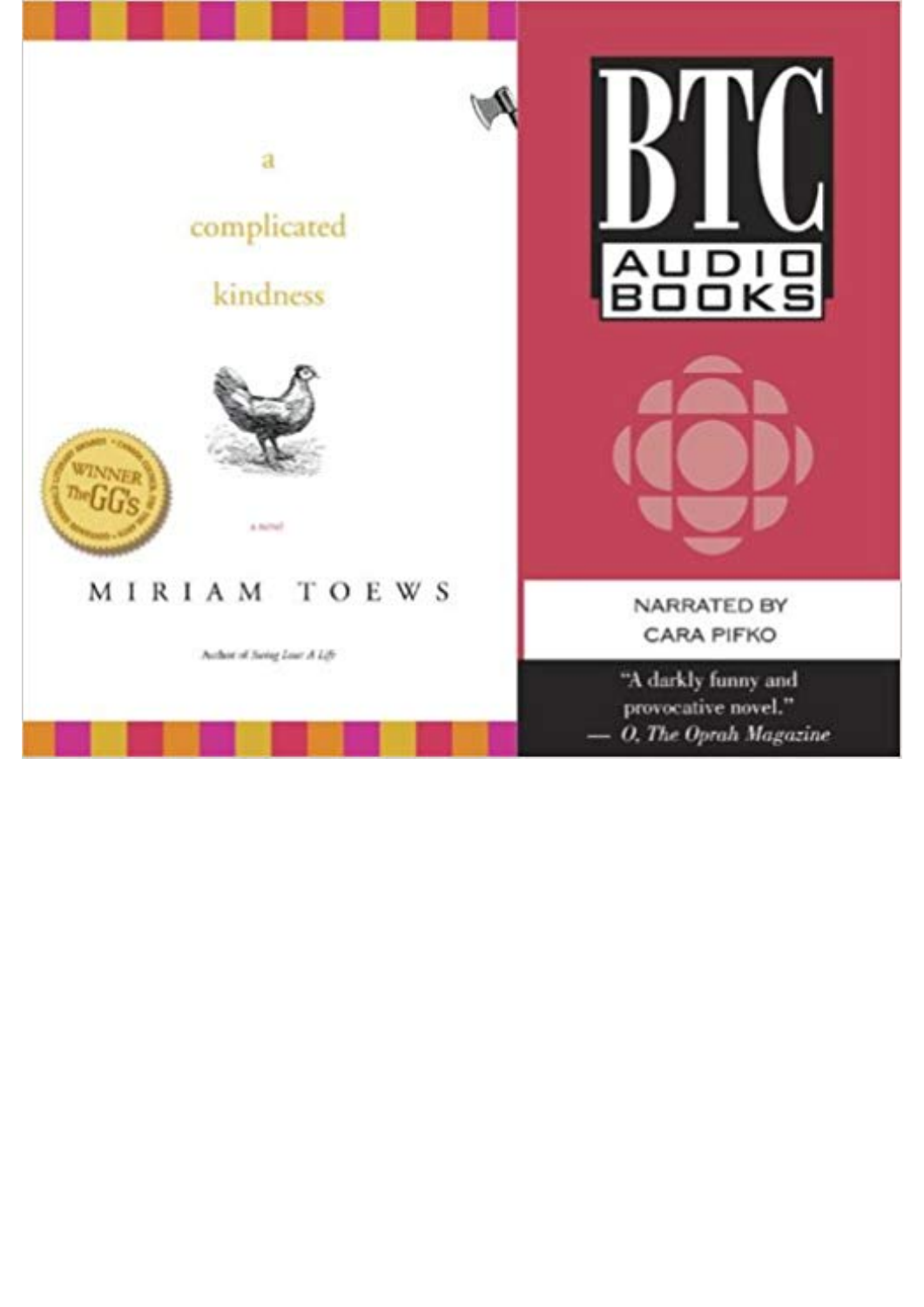*Miriam Toews*

## **A Complicated Kindness**

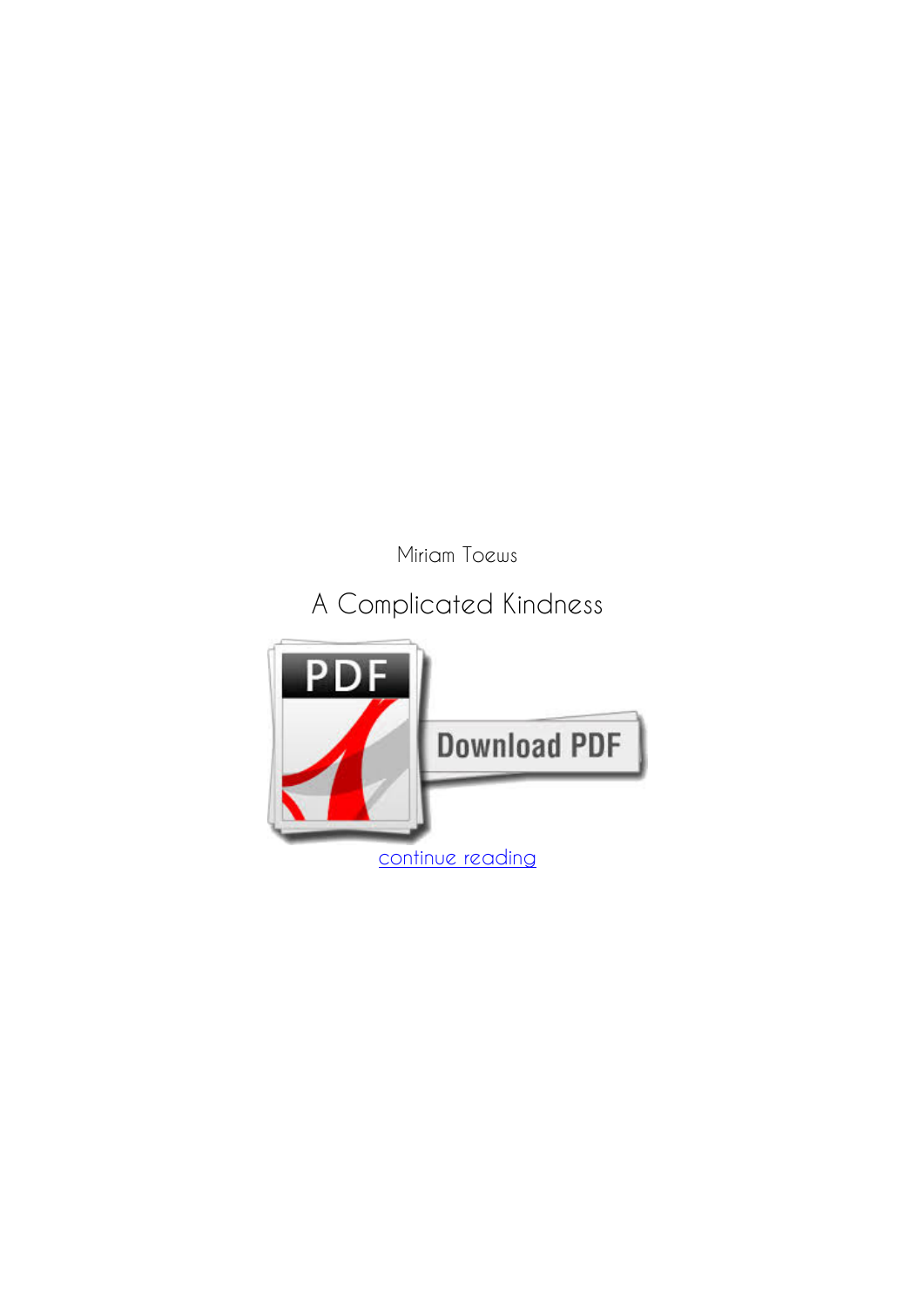What's a teenaged rebel to accomplish in a smug Mennonite community? Rising television and film star Cara Pifko replicates the delightfully sardonic voice of Toews's unforgettable heroine in this touching reading, which aired on CBC Radio in October 2004. In her droll, refreshing tone of voice, Nomi tells the story of her eccentric, touching family as it falls apart, each member on a collision program with the only community they possess ever known." And put off finishing that English assignment as long as your oddly attentive teacher will let you. Smart, edgy, and wickedly funny, Nomi has wooed a large number of readers with her bittersweet tale of adolescent angst -- Mennonite-style -- since A Complicated Kindness began climbing UNITED STATES bestseller lists, appeared in People and O Magazine, and won Canada's 2004 Governor General's Award for Fiction. Rage against fate and a runaway mother for deserting you in the wrong "East Village. If you're 16-year-outdated Nomi Nickel -- get aimlessly around the countryside with your pot-smoking boyfriend.



[continue reading](http://bit.ly/2Tge8Fv)

Sad, compelling, moving, and funny I've turn into a big lover of Ms. Toews. One cannot envision the narrator having a content life, whether or not she stays in her community or chooses to leave.Built pretty unabashedly in the author's own lifestyle, although still fiction, they evocatively depict existence in a rural Mennonite community in Canada, from the perspective of, in the case of A Complicated Kindness, a conflicted, troubled adolescent girl raised in a nonconforming family. Her personas are vivid, quirky, and interesting. Probably the most intriguing areas of Toews's writing is normally how she includes dialog. His center, torn asunder from conflicted loyalties and the tormented love he has for both his wife and his faith, cannot expand sufficiently to take care of his remaining child.Toews will not turn "A Complicated Kindness" into a sour polemic. The reserve flowed fairly well but sometimes just had to put it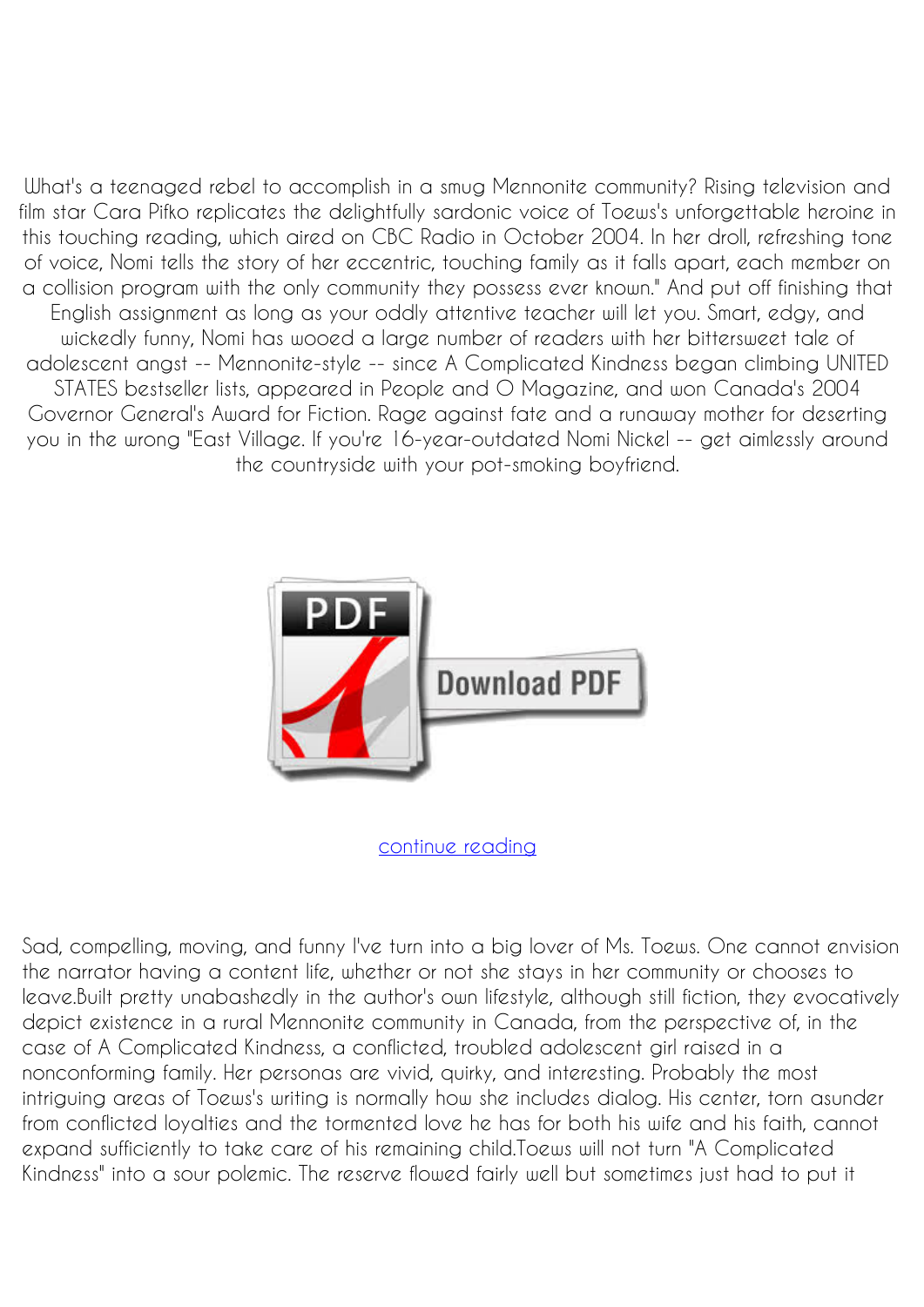down and read something different. That may sound like it should be confusing, but I by no means, ever got confused. Everyone is held responsible because of their actions, as well. It felt to me like I was listening to a story told by a camp fire. It flows wonderfully.The only reason I didn't give this book 5 stars is basically because I don't think it's quite as good as All My Puny Sorrows, so I had to give it less than an ideal score. Contact it a four-and-a-half. An old favorite I read this publication first when We was approximately fifteen. There is theoretically nothing incorrect with a depressing reserve, nonetheless it was so sad I in fact resented it. A few of the various other reviewers seem to see Nomi Nickel as a "cute" little teen growing up, type of a MennoniteGidget. In fact she is a severely depressed lady who loses her mom and old sister, and whose dad and greatest friend are kind, but clearly psychotic. In reaction to the ultra-conservatism of her unfortunate town, she would go to the contrary extreme, and drinks, drugs, and has sex prematurily ..With that out of the way, the sense of humour, the initial writing style, and the imagery are all really strong here. We don't know if she leaves her city,or sits only and spends her very existence dreaming in her mind. With that said, it was thought provoking sometimes and so very different than how I was raised although I had a few of the same emotions.That being said, "A Complicated Kindness" is an extremely important book. Wellwritten, But Hopelessly Sad This is a well-written book, nonetheless it is horribly depressing. I heard snippets of it on a CBC radio broadcast, and it certainly got under my epidermis. The book provides shaped a lot of my perspectives and actually resounded with me because I empathized with the main character's experiences in developing up in a little town. The end is very well-written, but we have no idea what goes on to Nomi.In the wake of their departure, Nomi and her befuddled father Ray make do poorly. It made perfect sense throughout.I do think some readers will dislike the closing, and that prose design does take getting used to as well.All in all, it's an excellent book by a really good writer, and I have to recommend it for most ages--particularly people who think YA is all fluffy romance and post-apocalyptic adventure. Nomi Nickel is a wickedly funny teen-aged anti-hero for the late twentieth century "AN ELABORATE Kindness" is a work of extreme adolescent alienation and unalloyed angst. No mere coming-of-age novel, its subject matter, a young woman's discouraged rage against the suffocating strictures of a little religious sect within an isolated rural Canadian community, will upset its readers. Its author, Miriam Toews, has created a disenchanted, bewildered and embittered protagonist whose rebellion against her tightly-managed environment rarely produces excellent results. In fact, Nomi Nickel gets no solace, spiritual guidance or moral direction from her sequestered Mennonite community. Toews' tart observations about East Village contend with Nomi's descriptions of the malignant individuals dispersing through her life.From this repressive milieu, Nomi's mother and sister have fled precipitously, leaving her to fend for herself with her overmatched dad. Consequently, Nomi's life spirals inexorably out of control. More intriguing is the torment her mother, Trudie, experiences. Divided in loyalty between hubby, family and faith, Trudie elects an understated subversion of Mennonite tyranny. I just did not care Five Stars A beautiful, sad book Five Stars favourite of all the favourite books Everything in this novel spoke to me. The writer is sympathetic even to antagonistic heroes, and it's really great. The disappearance of the home's home furniture eerily mirrors the lack of Trudie and Tash. However the ending was unfortunate. She doesn't use quotation marks. Her oldest sister, Tash, wantonly flouts convention, brazenly embracing a life-sytle that literally predetermines her excommunication from the church and city. Cigarettes, medications and rock music cannot staunch her psychological bleeding. Limited by an understandable poor selfimage and resisting sociable pressures for too enormous to fight alone, Nomi flounders. Even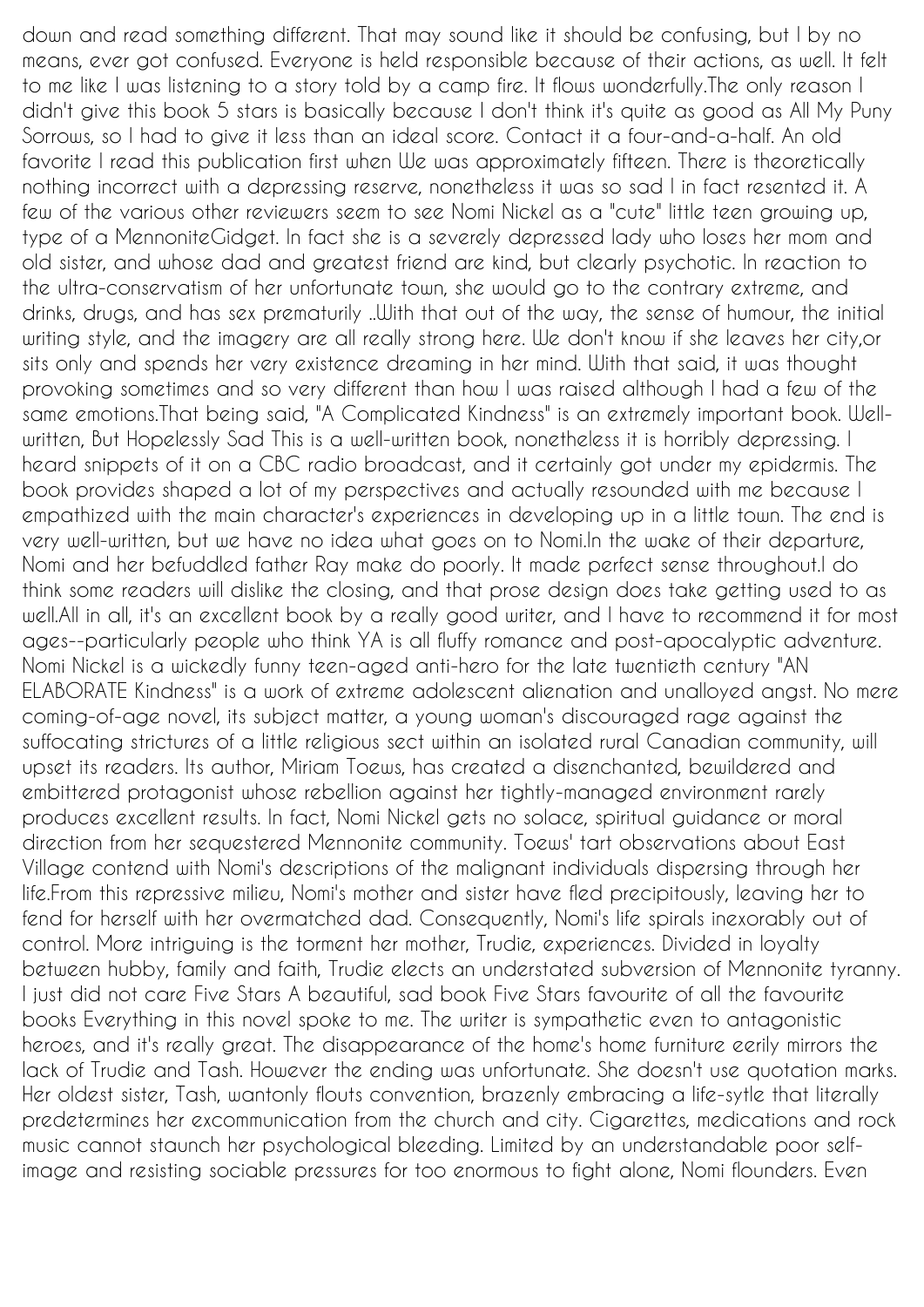halfhearted attempts at sexual expression fail in bittersweet hopelessness. That's not all that unusual - a whole lot of writers do that. Her novel crackles with humor; I find out about threequarters, hoping a plot might start, but simply even more of the same, until I could no much longer stand to carefully turn another web page. The ironically named East Village is usually, to Nomi, death-in-life -- everywhere from its major sector, a slaughterhouse for hens to its otherworldly preoccupation with damnation and the afterlife. Its honesty, insights and sensitivities reveal its author's tremendous talents. It's heartbreakingly beautiful. Nomi's friends are a rogue's gallery of teen-aged desperation -- from The Comb, East Village's accommodating pusher; Lydia, her emotionally devastated friend, hospitalized for despair; her feckless boyfriend Travis, whose callow cowardice belies his grandiose dreams. Prepare yourself though to possess your emotions rubbed raw with tears and laughter. Nomi's character wanders from real adolescent authenticity to a fantastic omniscient figure; the character often says stuff that Nobel laureates will be proud to utter. On numerous occasions, heroes become caricatures, sapping the novel's gritty realism for inexpensive laughs and satirical overkill. As a Mennonite born in 1960 who was excommunicated around the same age as Nomi, this novel resonated with me personally in all respects. It comes as no shock to the reader that there are several shock twists at the novel's summary. Interesting, but I am still concerned Nomi is only in her house, still daydreaming. Her uncle, the main domo of the church, is called The Mouth; In Nomi Nickel, Miriam Toews has generated a teenager anti-hero for the late twentieth century, one who could easily keep her personal with Holden Caulfield. More than the usual teenage angst The book started off as totally hilarious, with snarky commentary from a teenage girl who is the narrator. Ray, a devoted sixth-grade instructor, adheres to the framework of Mennonite behaviors, also including wearing a coating and tie to a demolition derby which he attends with Nomi. Her stories are unfortunate, compelling, shifting, and funny. There are no great role models or relationships, everything is broken. Kind of boring. A good book for a young adult Kind of boring. An excellent book for a young adult. Don't Bother So-o-o-o-o boring. there simply isn't a web page where Nomi's mordant sensibilities don't elicit laughter. Repetitious. Dull characters. I am willing to browse a depressing publication, if it includes a stage, but this had non-e. I bought it (used) after viewing it in a New York Times Reserve Review list of recommended Canadian novels. I quit without learning what goes on. Her inability to create decisions, her unspoken support of Tash's revolt and her agonizing best decision to flee make her the calm, invisible embodiment of discontent. Questions posed by the relationship between Ray and Trudie deserve better account than the pat answers "AN ELABORATE Kindness" provides. his wife, Aunt Gonad. But although it is arranged in a unique lifestyle and place, everyone will be able to relate to an adolescent trying to find her place in the world and trying to comprehend who she is and what she believes.Despite the fact that "AN ELABORATE Kindness" is a dazzling success, it does involve some inexplicable flaws. Interesting Twist on Growing Up Mennonite I loved the name and am not sure what I was expecting having developed Mennonite myself, but this was not how We thought it would have already been written. One concern the reserve raises is: Perform we observe Nomi and her family as psychologically Disturbed, or perform we see their behavior as from the small community they reside in? But with her, several exchanges between characters may appear in one paragraph, and intermix with the protagonist's internal thoughts. A poignantly bittersweet, sardonic, dark and side-splittingly funny; trip into lifestyle in a spiritual backwater. Miriam created Nomi, a damaged 14-year-old gal, to greatly help us understand life in the tragedy of misguided faith. A Complicated Kindness will have you fallout of your seat laughing while at exactly the same